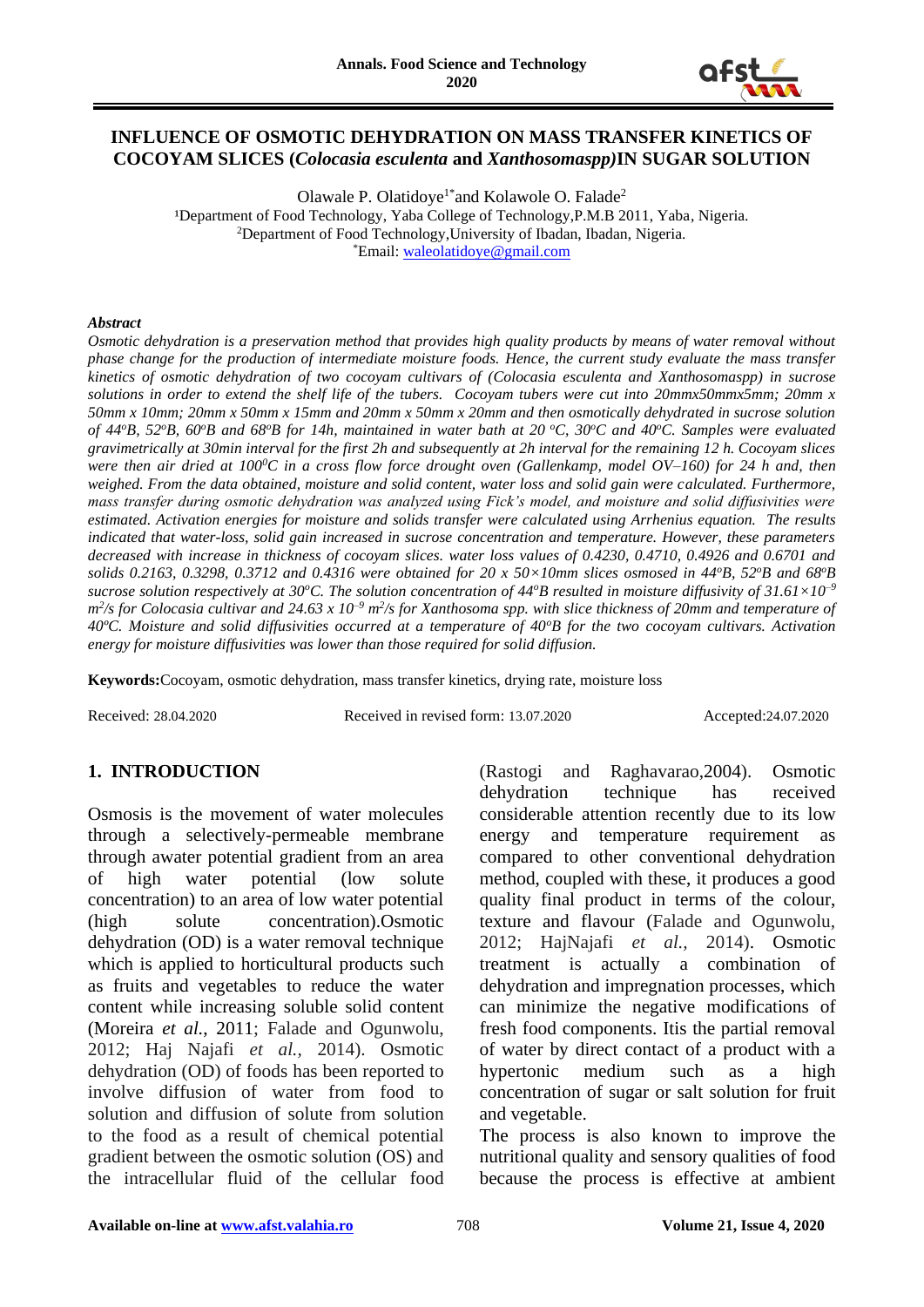

temperature which may bring about minimal change in texture, colour and flavour of food (Rastogi*et al.,*2000; Haj Najafi *et al.,* 2014). It is a mild treatment at  $20^{\circ}$ C that does not cause cell death(Jalaee *et al.*, 2010). Also, the process is not energy intensive with no phase change during moisture removal from the food material hence; it improves the colour, flavour and texture of food materials(Karthanos *et al.,*  1995; Ertekin *et al*., 1996; Pokharkar, 2001). Several factors have been reported to affect osmotic dehydration process which is mass transfer dependent. Some of these factors include processingtemperature and concentration of osmotic solution, immersion time, size and raw material characteristics, rate of agitation and brine to tissue ratio (Panades *et al*., 2008).Several studies have been carried out both as a single process or in combination with drying techniques by several authors on osmotic dehydration (Alvarez *et al.,* 1995; Lenart, 1996; Sankat *et al.,* 1996; Simal *et al.,* 1997; Mavroudis *et al.,* 1998b; Nieto *et al.,* 1998; Ramaswamy and Nsonzi, 1998; Venkatachala *et al.,* 1998; Rappa *et al.,* 1999). Osmotic pre-treated with subsequent

dehydration has attracted a strong commercial interest and has been successfully applied to tropical fruits, notably mangoes and plantain (Hope and Vitele, 1972),apple, pear, banana, strawberry, peach and apricot(Falade and Aworh, 2005; Falade *et al.,* 2007;Falade and Shogaolu, 2010; Falade and Oyedele, 2010; Raji *et al.,* 2010; Jalaee *et al.*, 2010). Several osmotic agent have been reportedly use either alone or in combination such as salt sugar and/or high fructose corn syrup(Biswal and LeMaguer, 1990; Biswal and Bozorgmehr, 1992; Quintero-Ramos *et al.,* 1995);mixture of salt, sugar and corn starch syrup Collignan and Raoult-wack (1994) and sorbitol in combination sorbitol with whey(Torregiani *et al.,*1995).

However, Cocoyam has special attributes in supplying vitamin C, riboflavin and niacin and mineral element to the diet (Onwueme,1994). It has a higher starch and low sugar content. It can be cooked by steaming, roasting and frying and consumed as an energy yielding food. Cocoyam tuber mature rapidly, and can only be stored for a few days, limiting their availability all year round. Processing of cocoyamtuber into shelf stable intermediate moisture fruit products through less capital intensive technologies such as osmotic dehydration with subsequent air-drying will reduce their postharvest losses, add value to the tuber and extended shelf life by makingthe commodities available all year round. Modeling of the airdrying behavior of fresh and osmotically pretreated cocoyam slices will provide data needed for the process and equipment design.However, the amount of sugar added to the fruit by the osmotic bath would result in a sweeter product, which could be incorporated in cereal flakes or pie (Onwueme,1994).

However, in order to meet consumers expectations on processed food products;. It is, therefore, important to reduce the damage done to the cocoyam during the drying process which occur at high temperatures over long times in the presence of oxygen by size reduction of cocoyam tuber. The powder produced from cocoyam can find use in preparation of beverages where they are mixed with chocolate or cocoa and dried milk. Processing of cocoyam varieties into shelf stable intermediate moisture fruit products through less capital intensive technologies such as osmotic dehydration with air-drying will reduce their postharvest losses, add more value and extended shelf life of the finalproduct. Moreover, modeling of the air-drying behavior of fresh and osmotically pretreated cocoyam slices will provide data needed for the process and equipment design.However, no work can be found in the literature on osmotic dehydration of cocoyam varieties grown in Nigeria.

Also, little or no information exists on the modeling of the air-dryingbehavior of fresh and osmotically pretreated cocoyam slices.Several research studies have been documented on osmotic dehydration; however, there is no established rule about the factors affecting osmotic dehydration process.

Therefore, this study was dedicated to evaluate the influence of osmotic dehydration on mass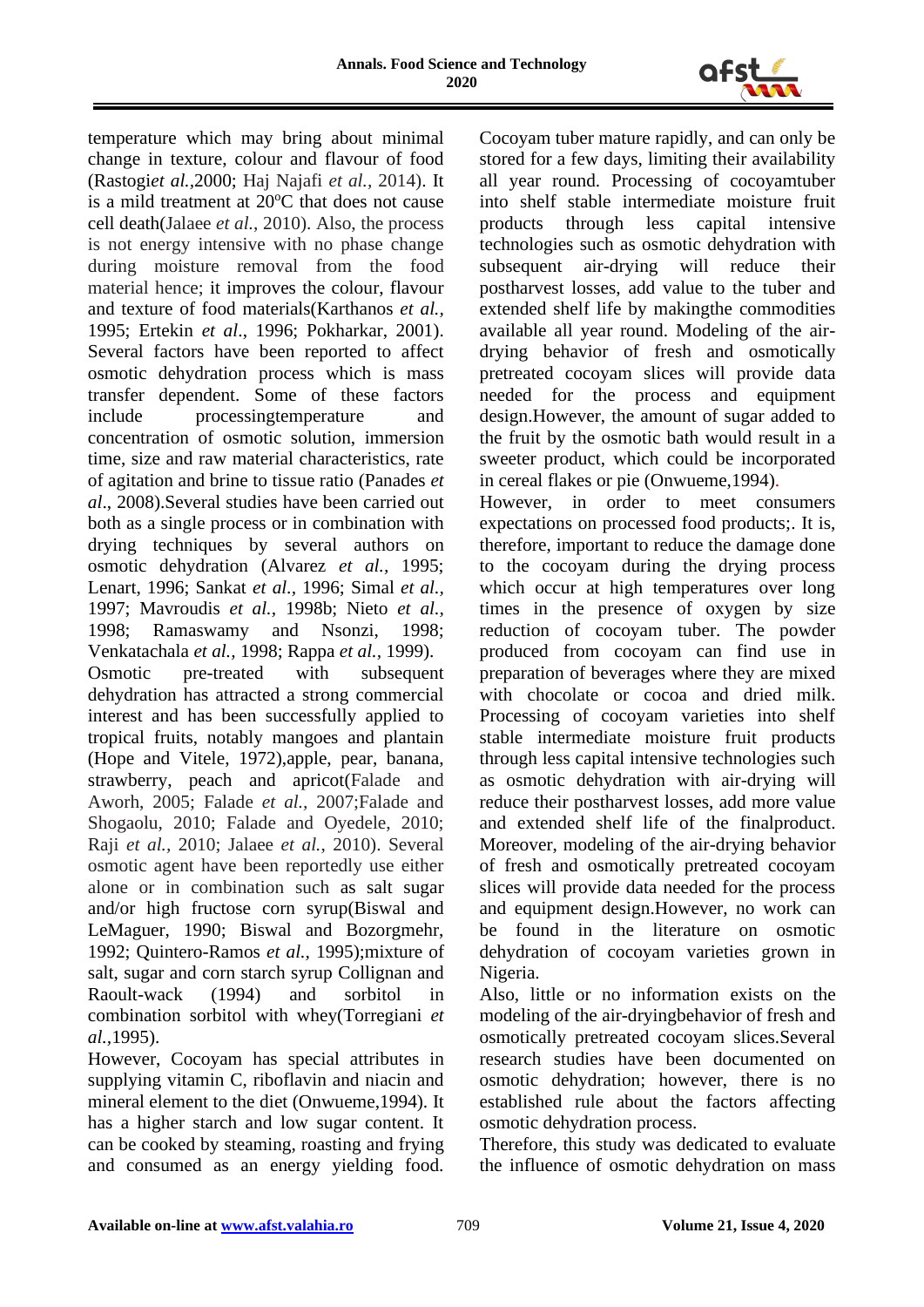

transfer kinetics of varietal differences of cocoyam slices (*Colocasia esculenta* and *Xanthosomaspp)* in sugar solution

## **2. MATERIALS AND METHODS**

## **Materials**

Two varieties of matured Cocoyam (*Colocasia esculent*a) and (*Xanthosoma spp*) varieties were procured from a local market (Bodija) in Ibadan, Nigeria. Dry sucrose was used to prepare osmotic solution of 44, 52, 60 and 68 degree brix concentration using distilled water was also purchased from a local market in Ibadan. The osmotic solutions were prepared with clean containers.

#### **Raw material preparation**

Cocoyam tubers were carefully peeled and cut into (50x20x10)mm, (50x20x15)mm and (50x20x20)mm manually using a sharp stainless steel knife. Temperatures of the solution were maintained at 20°, 30° and 40°C. A total of 36 experimental runs were produced. Five numbers each of different geometry were weighed and immersed in the osmotic solution at varied concentration and temperature. The weight loss was monitored at interval of 30 min for 2 h and interval of 2 h for 12 h. cocoyam syrup ratio of 1:20 was used and the osmotic solution was maintained in water bath at  $20^{\circ}$ C,  $30^{\circ}$ C and  $40^{\circ}$ C. The soluble solid (brix content) of the osmotic medium was monitored with an

Abbe refractometer. Samples were withdrawn from the osmotic medium, cleaned of the surface moisture of the tuber and the weight taken. At the end of 14 h, the samples were taken out of the osmotic solution and the osmotically dehydrated samples were air-dried using a cross flow oven or using a temperature of 60<sup>o</sup>C. Drying was terminated after 24h and the weight determine for various slices thickness (5mm, 10mm, 15mm and 20mm) according to the method of Sankat *et al*.(1996). Fresh batches of previously osmosed Cocoyam slices were air dried at 60°C for 24h. Moisture content and moisture diffusivity is determined by Fick's equation.

## **Determination of process parameters**

The osmotic dehydration process was evaluated using the following parameters: water loss, solid gain, moisture content (dry basis), moisture diffusivity, solute diffusivity and activation energy according to the method described by Panagiotou *et al.,* 1999 andBrooker*et al*., 1973 using equations 1, 2, and 3; while moisture diffusivity was calculated using Fick's model for moisture movement in infinite slab (Equation 4). This can be expressed in logarithmic form (Equation 6). The slope (B) was calculated by plotting In MR versus time. The effective moisture diffusivity was derived from the slope as reported by Senadeera *et al.,* 2003

Water loss (WL)= 
$$
WL = \frac{(M_o - m_o) - (M - m)}{M_o}
$$
  
\nSolid Gain=  $SG = \frac{m - m_o}{M_o}$  2  
\nMoisture Content =  $MC_{ab} = \frac{M - m}{m}$  3

To calculate moisture and solid diffusivity through the Cocoyam slice during dehydration, Infinite slab, moisture ratio

$$
MR = \frac{m_{i} - m_{e}}{m_{oi} - m_{e}} = \frac{8}{\pi^{2}} \sum_{n=1}^{\infty} \frac{1}{(2n-1)^{2}} \exp\left[-(2n-1)^{2} \frac{\pi^{2} D_{\text{eff}} t}{L^{2}}\right] ... 4
$$

**Available on-line a[t www.afst.valahia.ro](http://www.afst.valahia.ro/)** 710 **Volume 21, Issue 4, 2020**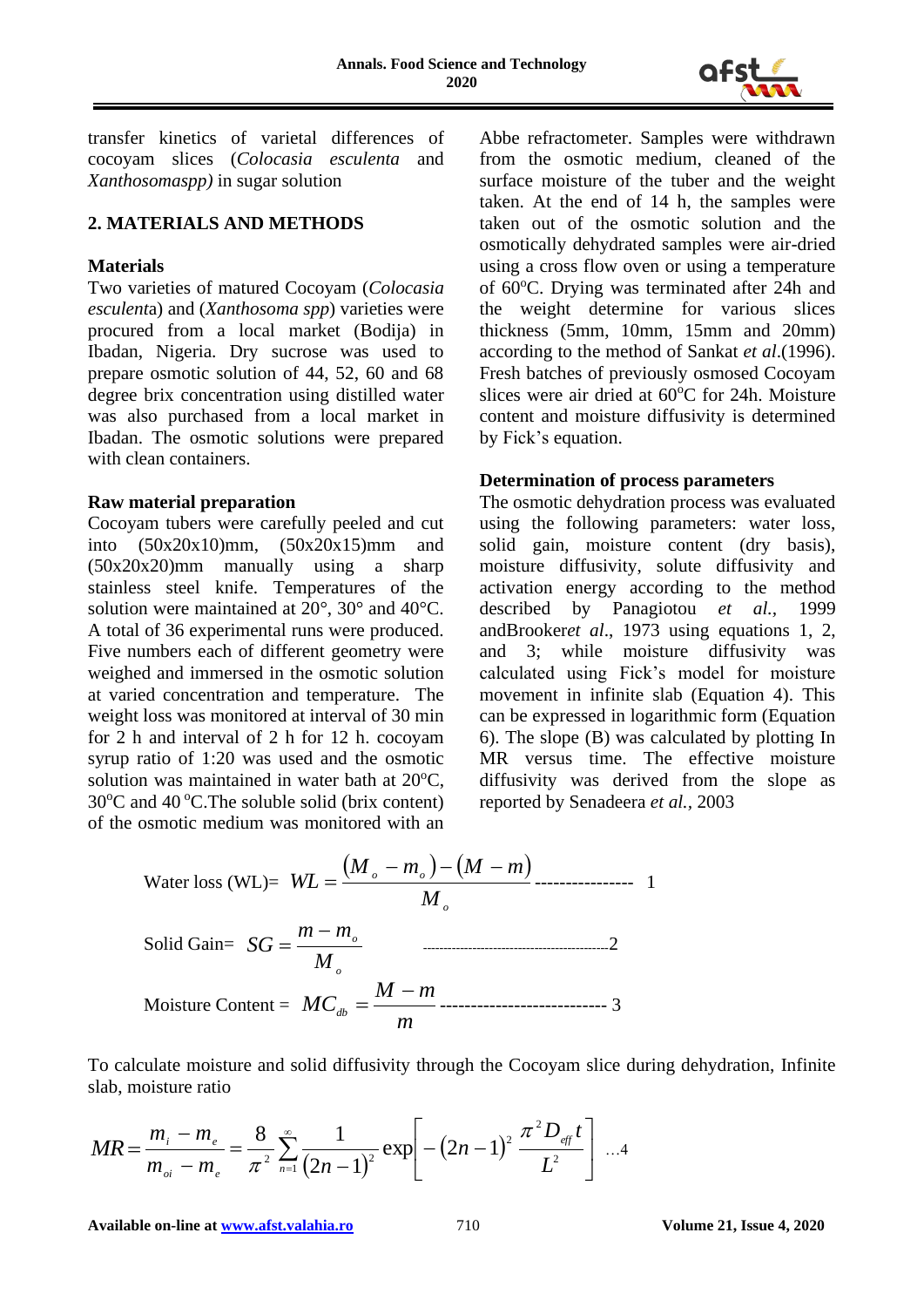

$$
\frac{m_{i} - m_{e}}{m_{oi} - m_{e}} = \frac{8}{\pi^{2}} \exp\left[\frac{-\pi^{2} D_{\text{eff}} t}{L^{2}}\right] ... 5
$$

But  $MR = \frac{m_i - m_e}{m}$  $m_{\rho i} - m_{\rho i}$ 

This can be expressed in logarithmic form, ln *MR* = *A* − *Bt* -------------- 6

where constant B is and M is the slope. The slope (B) is calculated by plotting Ln MR versus time. The effective

$$
\left\lfloor \frac{-\pi^2 D_{\text{eff}} t}{L^2} \right\rfloor
$$

moisture diffusivity is derived from the slope by the method described by Senadeera *et al.,*  2003.

Mo= Initial mass of fresh fruit prior to osmotic dehydration

M= Mass of fruits after time (t) of osmotic dehydration

m= Dry mass of fruit after time (t) of osmotic dehydration

 $m<sub>o</sub>=$  Dry mass of fresh fruit

 $M_i$  = Moisture content of fruit after time (t)

 $M_e$ = Moisture content of fruit at equilibrium

 $M<sub>o</sub>=$  Moisture content of fresh fruit prior to osmotic dehydration.

B= Roots of Bessel function  $\approx 1$ 

 $D_{\text{eff}}$  Diffusion coefficient (m<sup>2</sup>/s)

 $t=$  Time  $(s)$ 

Calculated Deff values were fitted to the Arrhenius type of equation,

$$
D_{\text{eff}} = D_{\text{o}} + \left(\frac{-E_{\text{a}}}{R} \cdot \frac{1}{(T + 273.15)}\right)
$$

where,

 $D_0$ = reference diffusion coefficient at infinitely high temperature and R is the ideal gas constant and  $E_a$  is the activation energy. A general form of the equation can be written in logarithmic form.

$$
\ln D_{\text{eff}} = \ln D_{\text{o}} + \frac{-E_{\text{a}}}{R(T + 273.15)}
$$
\n
$$
\text{slope of } \frac{-E_{\text{a}}}{R} \text{ is calculated by plotting}
$$
\n
$$
\ln D_{\text{eff}} \text{versus } \frac{1}{T + 273.15}. \text{ Hence, the}
$$

activation energy, E<sup>a</sup> was derived.

## **3. RESULTS AND DISCUSSION**

#### *Effect of slices thickness on waterloss and solid gain by cocoyam*

The effect of slices thickness on water-loss and solid gain by cocoyam slices (*Collocasia spp* and *Xanthosoma spp*) immersed in sucrose solution of  $68^{\circ}B$  at  $30^{\circ}C$  solution temperature is shown in Figure 1 and 2.



**Fig 4.1: EFFECT OF SOLUTION TEMPERATURE ON WATERLOSS AND SOLID UPTAKE OF 20MM COCOYAM SLICES(XANTHOSOMA SPP) IMMERSED IN 60 DEG. BRIX SUCROSE SOLUTION**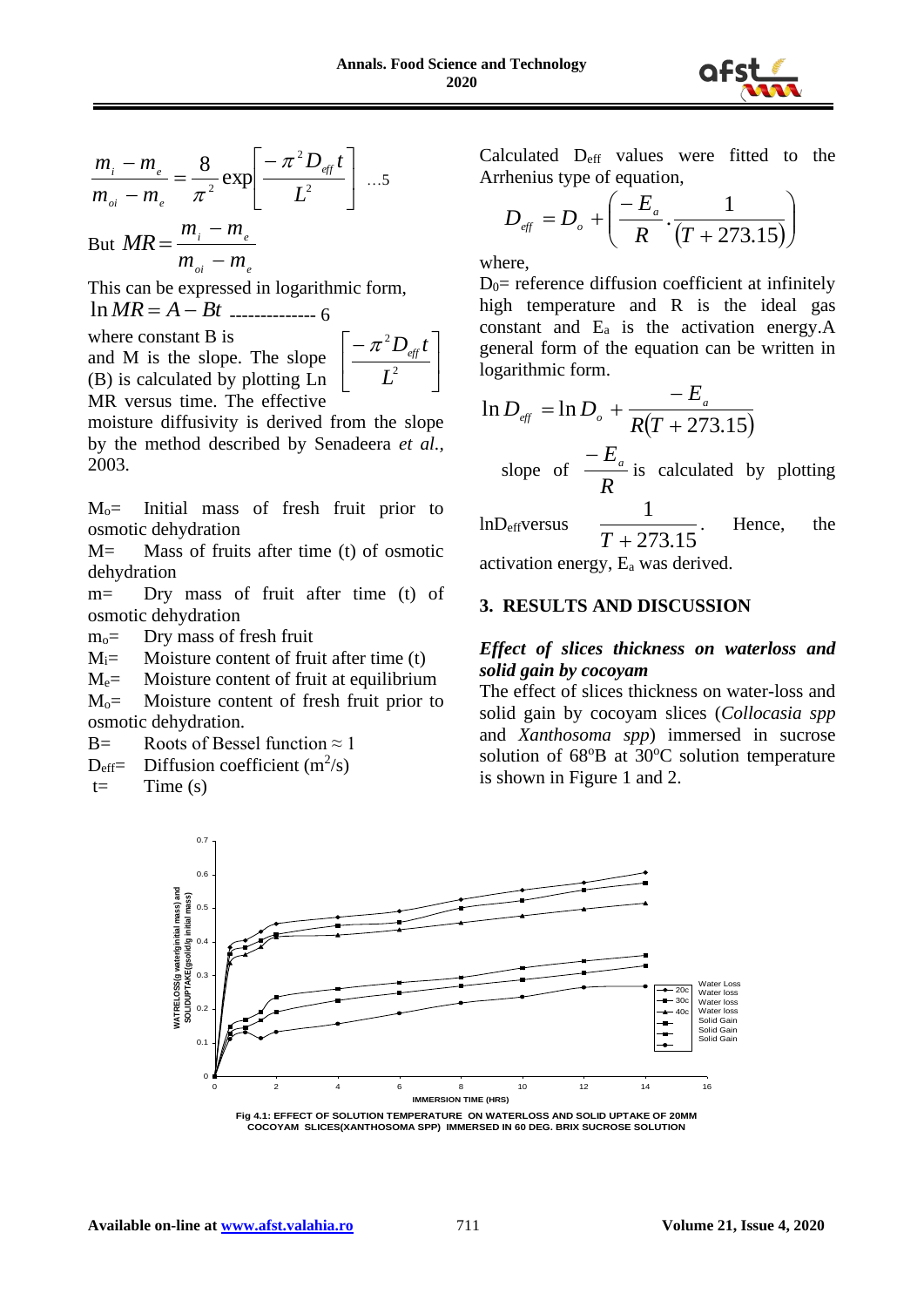



**Fig 4.2: EFFECT OF SUCROSE CONCENTRATION ON WATERLOSS AND SOLID GAIN OF 20MM COCOYAM SLICES(XANTHOSOMA SPP) IMMERSED IN SUCROSE SOLUTION AT 40 DEG .C** 

Water loss from the cocoyam slices increased as the thickness of the cocoyam slices decreased. The highest value of water loss was observed for the 10mm slices thickness after 14 hr of osmotic treatment. This is an agreement with an earlier work on banana by Nabawanuka (1993) and Rastogi and Raghavarao (1997a, b) on carrot. Solid gain decreased with increased thickness of the two cocoyam varieties. Higher solid gain was recorded in 10mm slices compared to 15mm and 20mm thick slices for the two cocoyam varieties. The higher water loss and solid gain recorded in thinner slices were due to increased specific area of contact with osmotic solution. This is in agreement with the report of Leria *et al.* (1985) increase in water loss and solid gain.Water loss and solids gain increased with increased sucrose solution concentration which may be due to the increased osmotic potential as the strength of the sucrose solution increased. Several authors have also reported that the extent of water loss is dependent on the strength of the osmotic solution (Sankat *et al.,* 1996;Falade *et al.,* 2007; Raji *et al.* 2010; Falade and Shogaolu, 2010; Falade and Ogunwolu, 2014). Water loss is the amount of water which diffuses from the fruit to the solution as a result of differences in the osmotic pressure of the solution and fruit

solids (Panagiotu *et al.,* 1999). Several authors opined that critical osmotic pressure always occur where the rate of water removal increases cellular disintegration and diffusion increases rapidly with an increase in the concentration of osmotic solution (Rastogi *et al.,* 2000; Falade and Ogunwolu, 2014). The studies have shown that water loss and solids gain increased with decreased cocoyam thickness but increased with sucrose solution concentration and immersion time. Because the extent of water loss from the cocoyam tuber was greater than solids gain which brings about consequent reduction in the weight of the cocoyam slices during osmotic treatment. Osmotic treatment time is one of the most influential variables during osmotic dehydration of fruits which is due to the fact that the waterloss, weight reduction and solid gain was based on the time. Increase in solution concentration up to 45 ºBrix resulted in an increase in the osmotic pressure gradients and hence, higher water loss (and solid uptake) values throughout the osmosis period were obtained. When the osmotic solution concentration was increased, water loss and solid gain took place in parallel mode; the rate of water loss is always higher than the solid gain. In osmotic dehydration process, the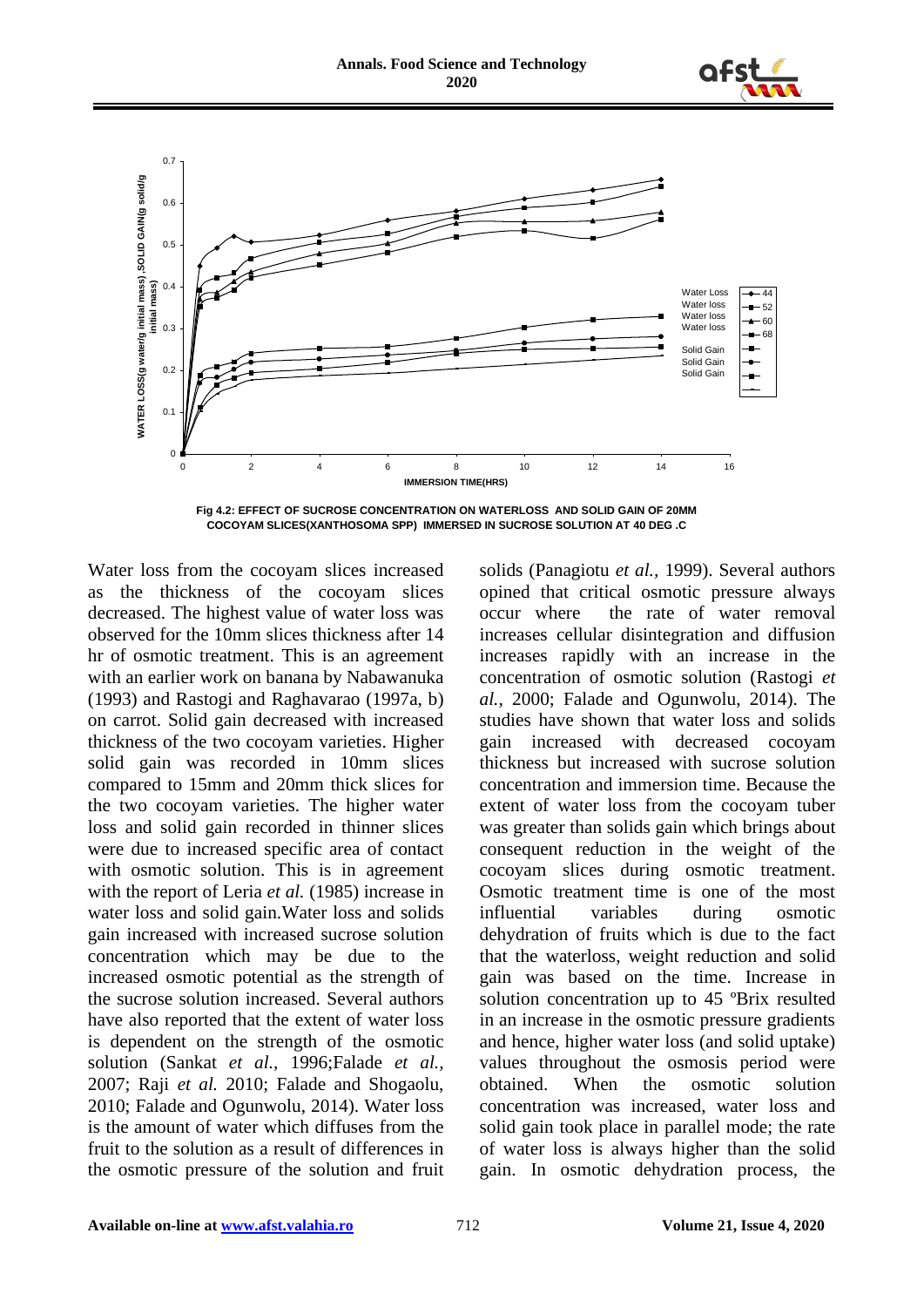

concentration gradient between the intracellular fluid and osmotic solution create a difference of osmotic pressure, which lead to diffusion of water and solid molecules through semipermeable membrane of this fruit to achieve osmotic equilibrium. So, the increase in solute concentration led to increase in solid gain and waterloss. Further increase of sugar concentration reduced the water loss that might have led to the sugar gain by the fruits which was not desirable. This is attributed to the diffusion of water from dilute medium to concentrated solution (hypertonic solution) through a semi-permeable membrane until the concentration equilibrium was reached. The driving force in this process is the water activity gradient caused due to the osmotic pressure. From the results, it was observed that, the increasing time enhances the waterloss(WL), and solid gain (SG) and then decreased. This can be explained by the ionization characteristics and low molecular weight of sugar which made it easily diffuse into the product and increased the driving force for dehydration. On the other hand, solid gain increased in the early stages, remained almost constant for a short period of time. The reduced value of solid gain could be attributed to movement of soluble between the cocoyam slices and osmotic agent (sugar solution) used due to increase in concentration temperature. Chavan (2012) opined that a maximum sample

size of 10mm irrespective of the shape may be ideal for osmotic dehydration process.

## *Effect of solution concentration by cocoyam slices during osmotic dehydration*

Several authors have reported that increase in osmotic solutionconcentration resulted in corresponding increases in water loss as a result ofincreased osmotic solution concentrations henceincreased weight reductions. The result from the Table shows that the increase in solute concentrations leads increase in water loss and solid gain in cocoyam slices. The choice of solute to use during osmotic dehydration is a function of organoleptic quality properties, solute solubility, permeability of cell membrane and cost of the process (Qi,LeMaguer, & Sharma,1998). Rahman and Lamb (1990) have also reported in their studies that increase in water loss and sugar gain may bring about a corresponding increase of sugar concentration and temperature because the rate at sugar will diffuse into cocoyam slices depends on sugar concentration and temperature as solution concentration is a principal factor to be considered in osmotic dehydration process. Figures 4 and 4 shows the effect of sucrose concentration on water loss and solid gain by 15mm cocoyam varieties immersed in sucrose solution at  $30^{\circ}$ C showing that higher the concentration of sucrose gives rise to higher water loss.

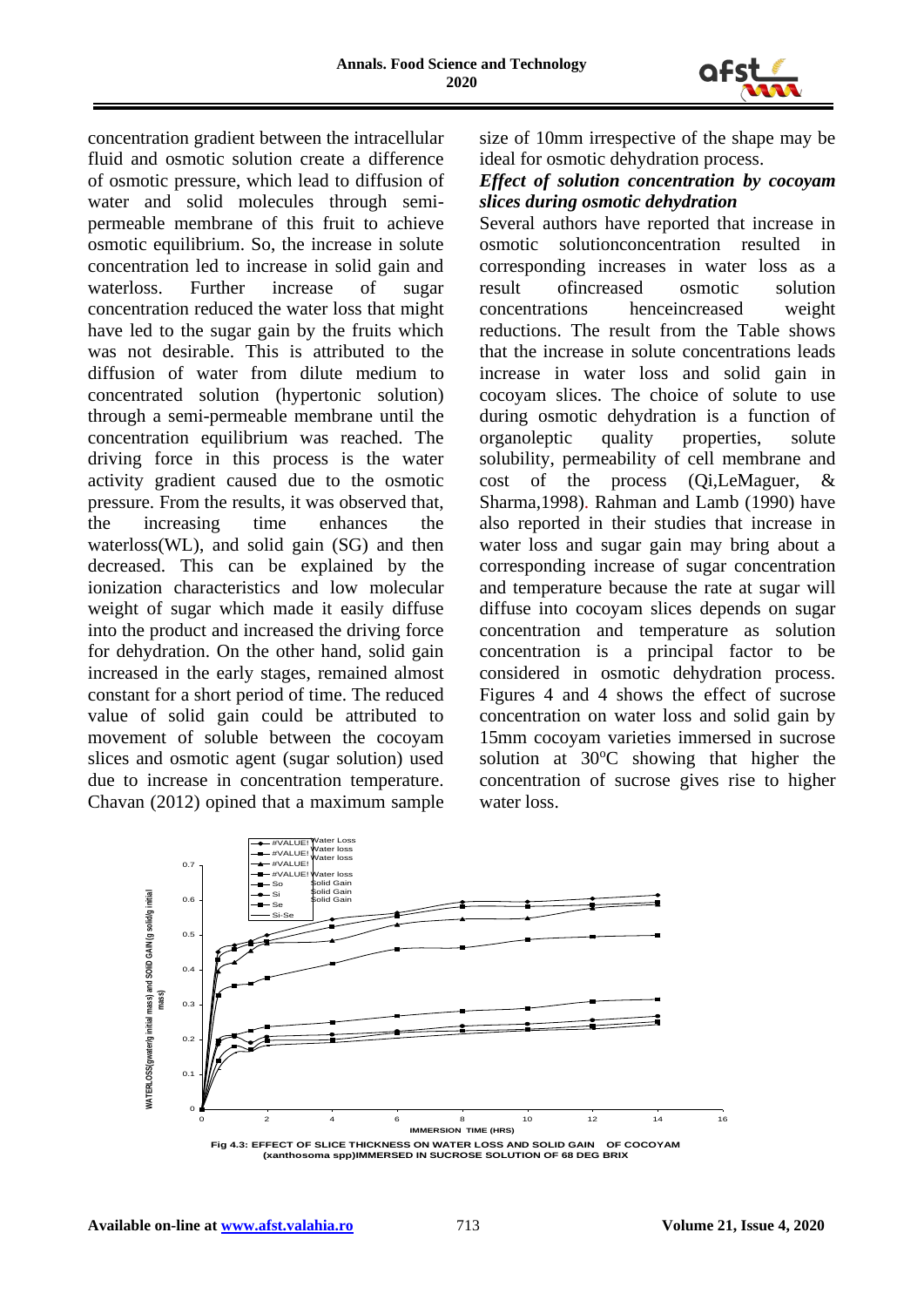



**Fig. 4.4: EFFECT OF SOLUTION CONCENTRATION ON WATER LOSS AND SOLIDS UPTAKE WHEN 15mm SLICES OF COCOYAM(COLOCACIA SPP) IS IMMERSED IN 30<sup>o</sup>C SOLUTION TEMPERATURE.**

Waterloss and solid gain increased with increases concentration of sucrose solution. Cocoyam varieties (*Collocasiaspp* and *Xanthosomaspp*) immersed 68<sup>0</sup>C osmotic solution gave the maximum water loss and solid gain compared to  $60^0$ B,  $52^0$ B, and  $44^0$ B. Increased water loss and solid gain with increasing solution concentration is due to higher concentration difference between the cocoyam solids and osmotic solution.This result agrees with result on previous studies by Conway *et al*. (1983), Lerici *et al.* (1985), Lenart and Lewicki (1990) that water loss from fruit pieces increased with increase osmotic.

Solution concentration will facilitate higher solute uptake and water loss. There was an increase in the rate of dehydration with an increase in solution concentration due to difference in osmotic pressure build up during osmotic dehydrationbetween the cocoyam slices and the surrounding solute concentration used (Azoubel and Murr, 2004; Falade *et al.,* 2007). The results of this study is in close agreement with other results reported by several authors for osmotic dehydration such as the work done on cantaloupe, mango slices, apricot and guava cubes (Fermin and Corzo, 2005; Mastrantonio *et al.,* 2005; Ito *et al.,* 2007; Ispir and Togrul, 2009; Ganjloo *et al.*, 2011). The results from this study have shown that faster weight reduction and water loss may

bring some advantages by using hypertonic solution.The use of sugar as osmotic agent in osmotic dehydration process have been reported to increase the drying process due to the ability of sugar to lower water activity(Taiwo *et al.,* 2003). The high capacity of sucrose to lower water activity has been reported to increase the driving force of the drying process, when sugar is added to the osmotic solution (Lerci *et al.*, 1985). These osmotic dehydration processes have been reported to be an effective dehydration technique or sweetening food product due to the high efficiency of this process (Mayor *et al.,* 2006).It has also been reported from severalstudies that thick solid barrier formed at the surface of the food material when hypertonicsolution is used enhances the water removal process with a reduction in loss of nutrients; a similar effect also occur when high molecular solutes with low solute concentration is used.

It should be noted that solids gain is largely a differential process, while water removal is due to osmotic mechanism resulting from differences in water chemical potential between the cells of the cocoyam slices and osmotic solutions (Fito *et al.,* 2001). From this study, it was observed that the type of osmotic solution has an influence on the osmotic dehydration. Increasing in percentage of sucrose has a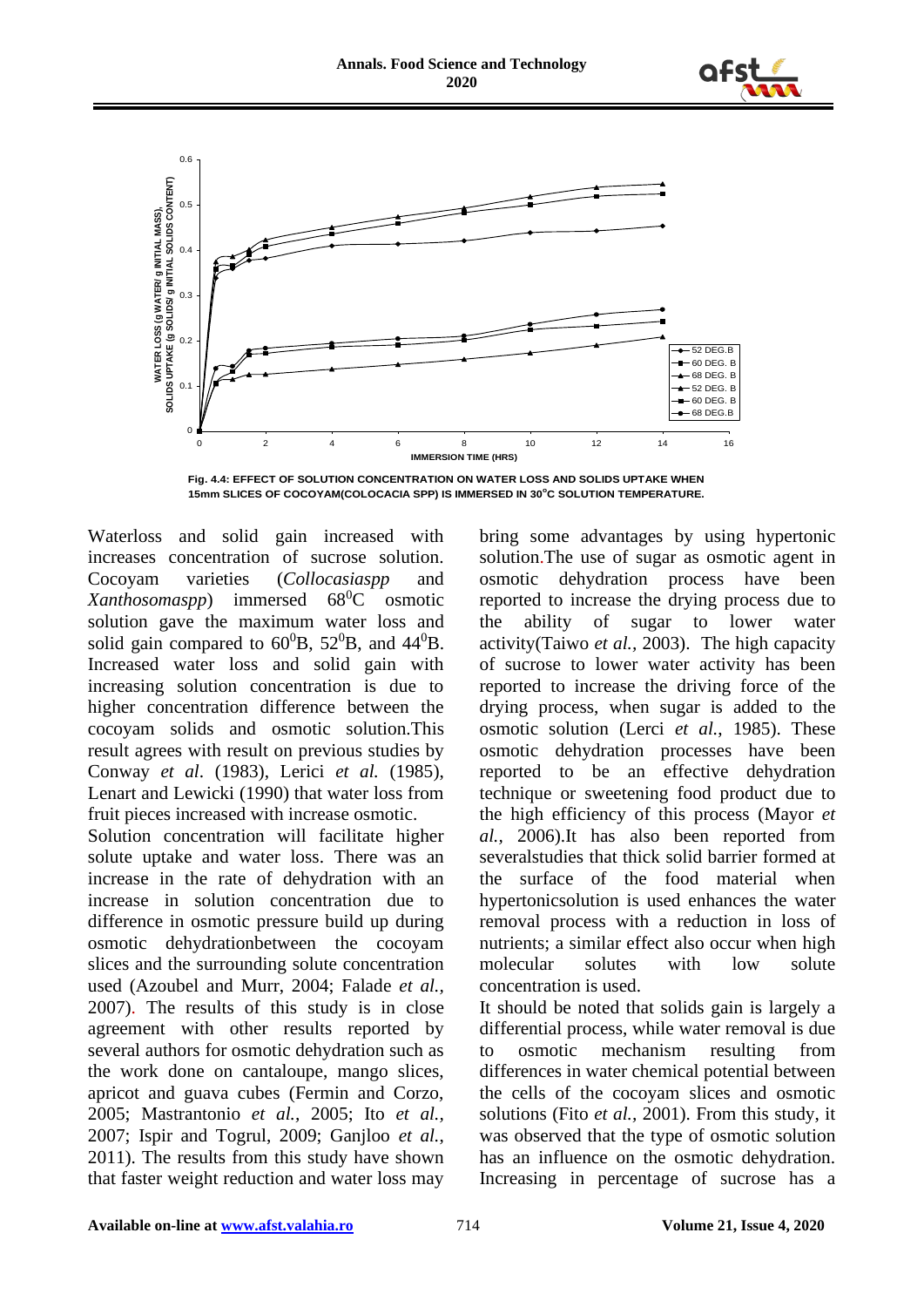

positive effect on the rate of water loss. The rate of solid gains in cocoyam slices treated by different sucrose concentrations gives a higher solid gain (Chiralt and Talens, 2005), which could be related to product characteristics, and to tissue microstructure such as cell packaging, permeability, and porosity. Another factor that can be considered also in this process of mass transfer is the epidermis resistance layer that found in tomato (Kross *et al.,* 2004). Loss of water and solids uptake near the surface at the beginning of osmotic dehydration might have been resulted in structural changes leading to compaction of these surface layers and increased mass transfer resistance for water and solids; (Singh *et al.,* 2007). The rate of water loss could be correlated with the rate of solid gains.Lazarides *et al*. (1997) also reported the increased in the mass transfer of sugar molecules with the increasing concentration to possible membrane swelling effect, which might increase the permeability of the cell membrane. Jeferson *et al*. (2010) explained that the concentrated solutions might have

promoted the formation of a dense layer of solutes at the surface of the osmotic dehydrated fruit. This layer acts as a barrier against the penetration of the solution into the fruit tissue. According to Mujica-Paz *et al*. (2003), diluted solutions penetrated better into the fruit tissues than concentrated ones. With increased sugar concentration, the osmotic solution becomes more viscous, making the solution penetration even more difficult. The same result has been reported by Ito *et al*. (2007).

## *Effect of solution temperature on water loss and solid gain by cocoyam varieties*

Temperature has been reported as the most important variable affecting the kinetics of masstransfer during osmotic dehydration. Beristain *et al.* (1990) also reported that increase in temperatureof osmotic solution may lead to water loss increase while temperature does not have a significant effect on solid gain.The effect of solution temperature on water loss and solid gain of osmosed cocoyam slices is shown in Figures 5 and 6.



 **Fig 4.5: EFFECT OF SLICE THICKNESS ON WATER LOSS AND SOLIDS UPTAKE OF COCOYAM SLICES (COLOCACIA SPP) IMMERSED IN 68 DEG. BRIX SUCROSE SOLUTION AT 30<sup>o</sup>C SOLUTION TEMPERATURE**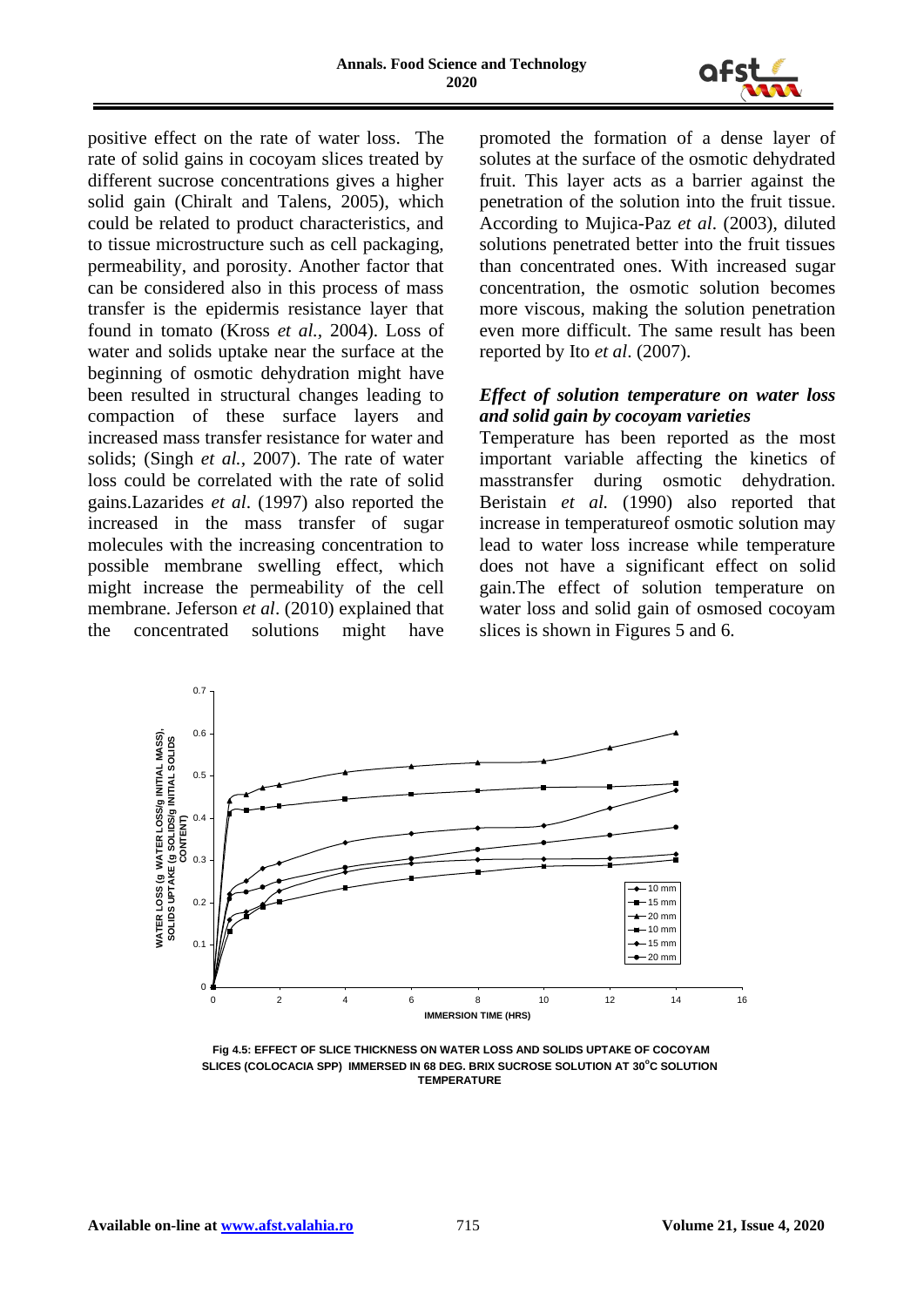



**Fig 4.6: EFFECT OF SOLUTION TEMPERATURE ON WATER LOSS AND SOLIDS UPTAKE WHEN 20MM SLICES OF COCOYAM(COLOCASIA SPP) IS IMMERSED IN 68 DEG. BRIX SUCROSE SOLUTION**

The result shows that higher osmotic solution temperature gave higher water loss while solid gain increased with increased solution temperature as shown by the 20mm cocoyam slices immersed in 68<sup>o</sup>B sucrose solution. However, it has been reported that diffusion is a temperature dependent phenomenon which does not have a significant effect on osmotic dehydration rate.

Cocoyam slices immersed in  $40^{\circ}$ C solution temperature showed higher water loss while 20<sup>o</sup>C sucrose solution temperature exhibited increased in solid gain. The high water loss recorded at higher solution temperature is due to increased in rate of diffusion at higher temperature which enhances the removal of water and solid uptake. Wang *et al.,* (1989) reported that thermal denaturation occur at temperature above  $45^{\circ}$ C which may bring about increased in rate biochemical reactions and favour enzymatic browning and flavour deterioration. Consequently, higher solution temperature should be used to facilitate faster solute diffusion into the cocoyam slices which will generate water removal from the cocoyam slices.In addition, Falade *et al.* (2007) also reported in his study on watermelon slabs immersed into sucrose solution that water loss and solid gain increased with the solution temperature. The increase in solid gain and water loss is a result of the increase in the rate of diffusion due to the presence of porous structure in the cocoyam slices which have the ability to release the air

trapped in the tissue resulting in more effective to the removal of water by osmotic pressure at high temperature. Meanwhile, solution temperature has been reported by several authors to decrease solid gain while the interaction between temperature and agitation decreases value of solid gain. This may be due to reduction in viscosity of hypertonic solution and increase in diffusion coefficient of water increased at high temperature (Falade *et al.*, 2007; Singh *et al.,* 2007). The higher uptakevalues of treatments above 20°C were probably due to the membrane swelling and plasticizing effect, which improved the cell membrane permeability to sugar molecules.

## *Effect of varietals differences on the osmotic dehydration of Cocoyam*

Different plant species or different cultivars of the same plant species with different maturity age of the same cultivar have been reported to give real or actual responses to osmotic dehydration process (Charles Tortoe, 2010). Varietals difference on the osmotic dehydration of cocoyam has little or no significant effect on<br>osmotic dehydration. The two varieties osmotic dehydration. The two varieties (*Collocasiaspp* and *Xanthosomaspp*) showed similar behaviour during osmotic dehydration's two varieties showed similar effect on waterless and solid gain during osmotic dehydration but *Xanthosomaspp* showed higher water loss and solid gain than *Collocasiaspp.*  Also, *Xanthosomaspp* showed a marginal increase in moist and solid diffusivity as shown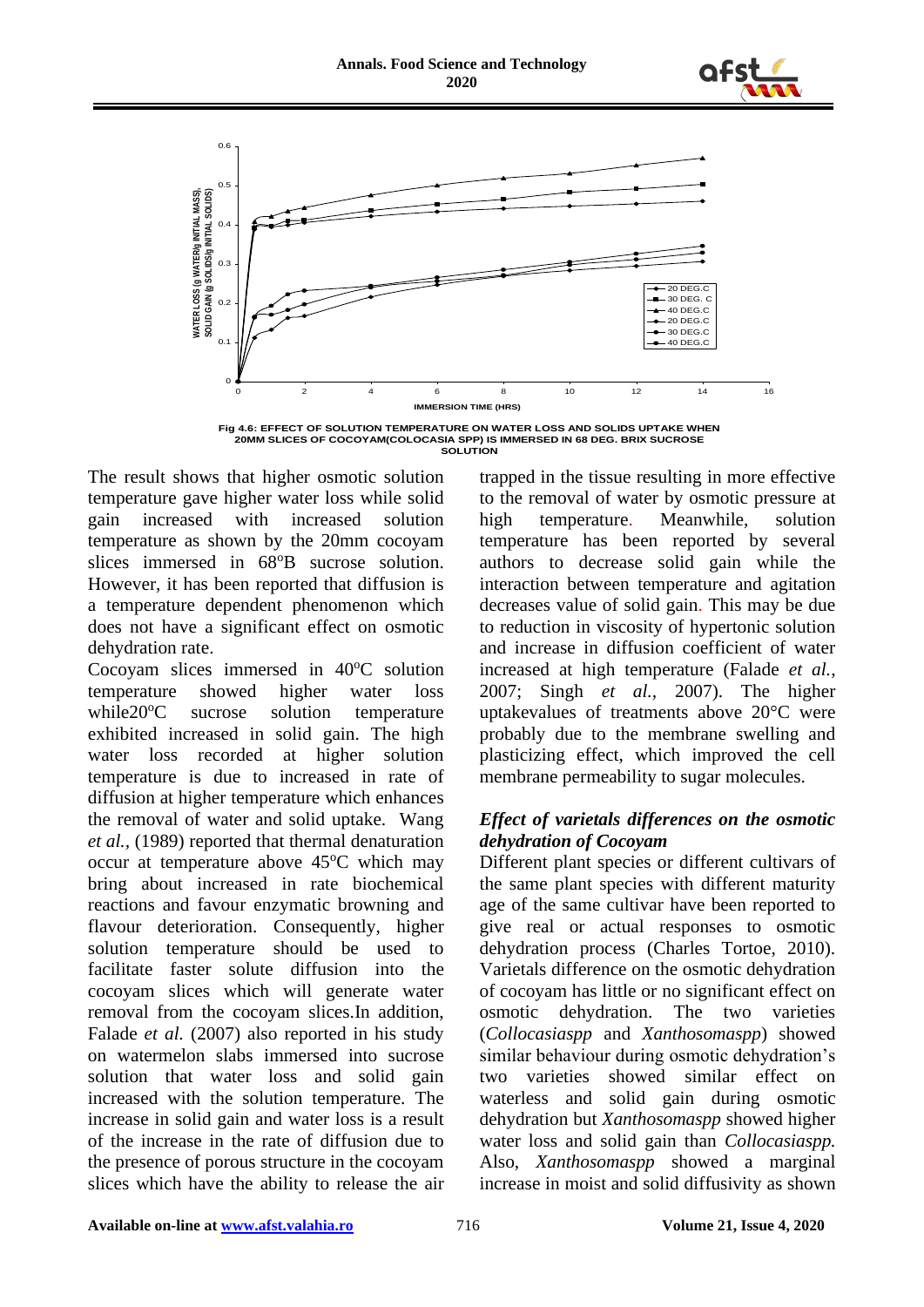

in Tables 1 and 2. Activation energy required for moisture and solid diffusion was higher in *Xanthosoma* than *Collocasia.* Species, variety and maturity level all have a significant effect on the natural tissue structure in terms of cell membrane structure, protopectin to soluble pectin ratio, amount of insoluble solids, intercellular spaces, tissue compactness and entrapped air. These structural differences substantially affect diffusional mass exchange between the product and osmotic medium. Hartel (1967) showed that under identical process conditions different potato varieties give substantially different (by ca 25%) weight reduction(water loss). Chavan, 2012 also reported that variety and maturity of fruits and vegetables mainly control water loss and solid gain during osmotic dehydration process. It was also reported that different fruits variability is a function of how tissues are closely packed together, solid content solubility and behaviour of the fruit towards enzymatic activity.

## *Moisture and solid diffusivity of cocoyam immersed in sucrose solution.*

Moisture and solid contents of cocoyam (*Collocasiaspp*) immersed in 44, 52, 60 and  $68^{\circ}B$  of sucrose solution at  $20^{\circ}C$ ,  $30^{\circ}C$  and 40<sup>o</sup>C were determined during immersion. Moisture ratio (MR) and solid ratio (SR) were

plotted against immersion time to determine moisture and solid diffusivities. Moisture and solid diffusivity obtained from the plots are shown in Tables 1 and 2 for the cocoyam variety. Moisture and solid diffusivity increased with increased slices thickness in sucrose solution. Moisture and solid diffusivity was high in 20mm in 68<sup>0</sup>B sucrose solution. Samples pretreated at lower concentrations showed steeper curve. Table 1 shows the effects of thickness and drying temperature on average  $D_{\text{eff}}$  (10<sup>9</sup> m<sup>2</sup>/s) of fresh and osmotically pretreated air-dried cocoyam cultivar slices. Generally, effective diffusivity increased with increased drying air temperature and thickness of samples (Table 1). Nieto *et al.* (2001), worked on mango reported that changes in moisture diffusivity property of mango to the increased resistance to water flux caused by shrinkage, solid uptake and/or starch gelatinization and protein–carbohydrate mucilage degradation. Several researcher have reported different experimental diffusion coefficient results (Demirel and Turhan (2003) and Queiroz and Nebra (2001). The solution concentration of 44°B resulted in moisture diffusivity of 31.61×10–9 m<sup>2</sup> /s for *Colocasia* cultivar and  $24.63 \times 10^{-9}$  m<sup>2</sup>/s for *Xanthosoma sp*p. with slice thickness of 20mm and temperature of 40ºC (Table 1).

**Table1: Moisture diffusivity (m<sup>2</sup> /s) of cocoyam slices (***Collocasia spp***) immersed in sucrose solution at different temperatures**

|               | Diffusivity x $10^{-6}$ (m <sup>2</sup> /s) |               |                |                |
|---------------|---------------------------------------------|---------------|----------------|----------------|
| Concentration | Slice thickness                             | $20^{\circ}C$ | $30^{\circ}$ C | $40^{\circ}$ C |
| $44^{\circ}B$ | $10 \text{ mm}$                             | 06.77         | 07.46          | 8.21           |
|               | $15 \text{ mm}$                             | 14.22         | 14.85          | 17.44          |
|               | $20 \text{ mm}$                             | 20.43         | 24.12          | 25.22          |
|               |                                             |               |                |                |
| $52^{\circ}B$ | $10 \text{ mm}$                             | 07.33         | 07.69          | 08.22          |
|               | $15 \text{ mm}$                             | 15.70         | 15.79          | 18.40          |
|               | $20 \text{ mm}$                             | 21.16         | 27.25          | 28.12          |
| $60^{\circ}B$ | $10 \text{ mm}$                             | 07.45         | 08.22          | 09.92          |
|               | $15 \text{ mm}$                             | 15.75         | 16.94          | 20.00          |
|               | $20 \text{ mm}$                             | 24.41         | 27.54          | 30.15          |
| $68^{\circ}B$ | $10 \text{ mm}$                             | 08.22         | 08.87          | 09.93          |
|               | $15 \text{ mm}$                             | 16.43         | 18.38          | 21.52          |
|               | $20 \text{ mm}$                             | 26.39         | 27.99          | 31.61          |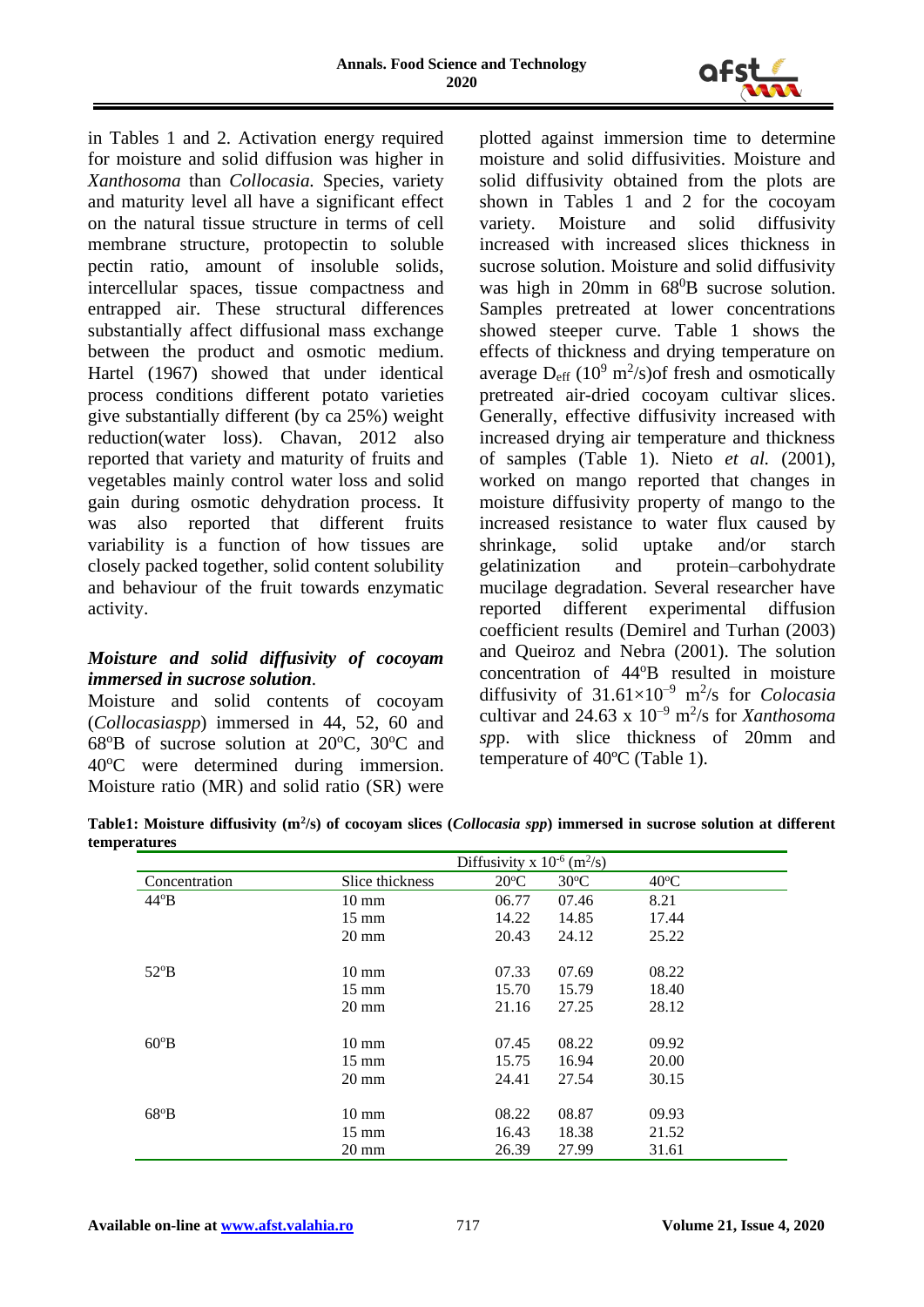

|               | Diffusivity x $10^{-6}$ (m <sup>2</sup> /s) |               |                |                |
|---------------|---------------------------------------------|---------------|----------------|----------------|
| Concentration | Slice thickness                             | $20^{\circ}C$ | $30^{\circ}$ C | $40^{\circ}$ C |
| $44^{\circ}B$ | $10 \text{ mm}$                             | 06.46         | 06.52          | 06.75          |
|               | $15 \text{ mm}$                             | 12.13         | 13.52          | 14.80          |
|               | $20 \text{ mm}$                             | 18.36         | 18.52          | 20.88          |
|               |                                             |               |                |                |
| $52^{\circ}B$ | $10 \text{ mm}$                             | 06.52         | 06.62          | 07.37          |
|               | $15 \text{ mm}$                             | 13.99         | 14.21          | 14.93          |
|               | $20 \text{ mm}$                             | 18.89         | 21.99          | 24.48          |
| $60^{\circ}B$ | $10 \text{ mm}$                             | 06.65         | 06.65          | 08.21          |
|               | $15 \text{ mm}$                             | 13.50         | 14.29          | 17.92          |
|               | $20 \text{ mm}$                             | 22.05         | 23.86          | 24.56          |
| $68^{\circ}B$ | $10 \text{ mm}$                             | 06.67         | 09.12          | 12.03          |
|               | $15 \text{ mm}$                             | 14.53         | 15.50          | 19.62          |
|               | $20 \text{ mm}$                             | 23.25         | 24.54          | 26.89          |

**Table 2: Solid diffusivity (m<sup>2</sup> /s) of Cocoyam slices (***Collocasiaspp***) immersed in sucrose solution at different temperatures**

Generally moisture diffusivities decreased as moisture content decreased by drying. This is because moisture migration becomes increasingly difficult as the physical structure becomes denser and harder during drying(Olatidoye *et al.,* 2016).As the osmotic concentration increases during osmotic dehydration,moisture diffusivity reduced. Hence the 44ºB had the highest moisture diffusivity. Mavroudis *et al.(*1998) stated that the incorporation of sugar into starchy materials would in general decrease moisture diffusivity because of reduction in the porosity of the material. This is in agreement with work reported by Saurel,(1994). It has been reported that the diffusion coefficient of any sample depends on factors such as sample preparation (Karim and Hawlader 2005), pretreatment and drying conditions. Dandamrongrak *et al.* (2002) reported moisture diffusivities of bananas in the range of  $4.3-13.2\times10^{-10}$ m<sup>2</sup>/s for different types of sample preparation at  $50^{\circ}$ C.

## *Activation energy for moisture and solids diffusion during osmotic dehydration of cocoyam slices*

Activation energy for moisture and solids diffusion for cocoyam slices immersed in 44, 52, 60 and  $68^{\circ}B$  of osmotic solution at  $20^{\circ}$ ,  $30^{\circ}$ and  $40^{\circ}$ C were determined using an Arrhenius type relationship (Equation 3.5) value of moisture and solid diffusivity in Tables 5 and 6 were slotted into the Arrhenius type equation and linearized.

The values were then plotted against inverses of absolute temperature. The plots were found to be straight line in the range of temperature investigated. Activation energy (kJ/Mol) was deduced from the slopes of the graph plotted, which represented the energy required for the process to take place. The values are reported in Tables 3 and 4. Activation energy for moisture and solid diffusivity increased with increase in solution temperature and concentration of solution, but decrease with increase in slice thickness. Highest energy of activation was consistently recorded in the 20mm. Generally, energy require for moisture diffusion was lower than those required for solids diffusion when cocoyam were immersed in high concentration solution and at high solution temperature. Temperature shows greater influence in moisture and solid diffusivity. This may be attributed to the surface area of the sizes. Established value of energy required at different processing condition will help to optimize the process using the least energy to achieve maximum output.This could be due to the different conditions under which the experiments were carried out.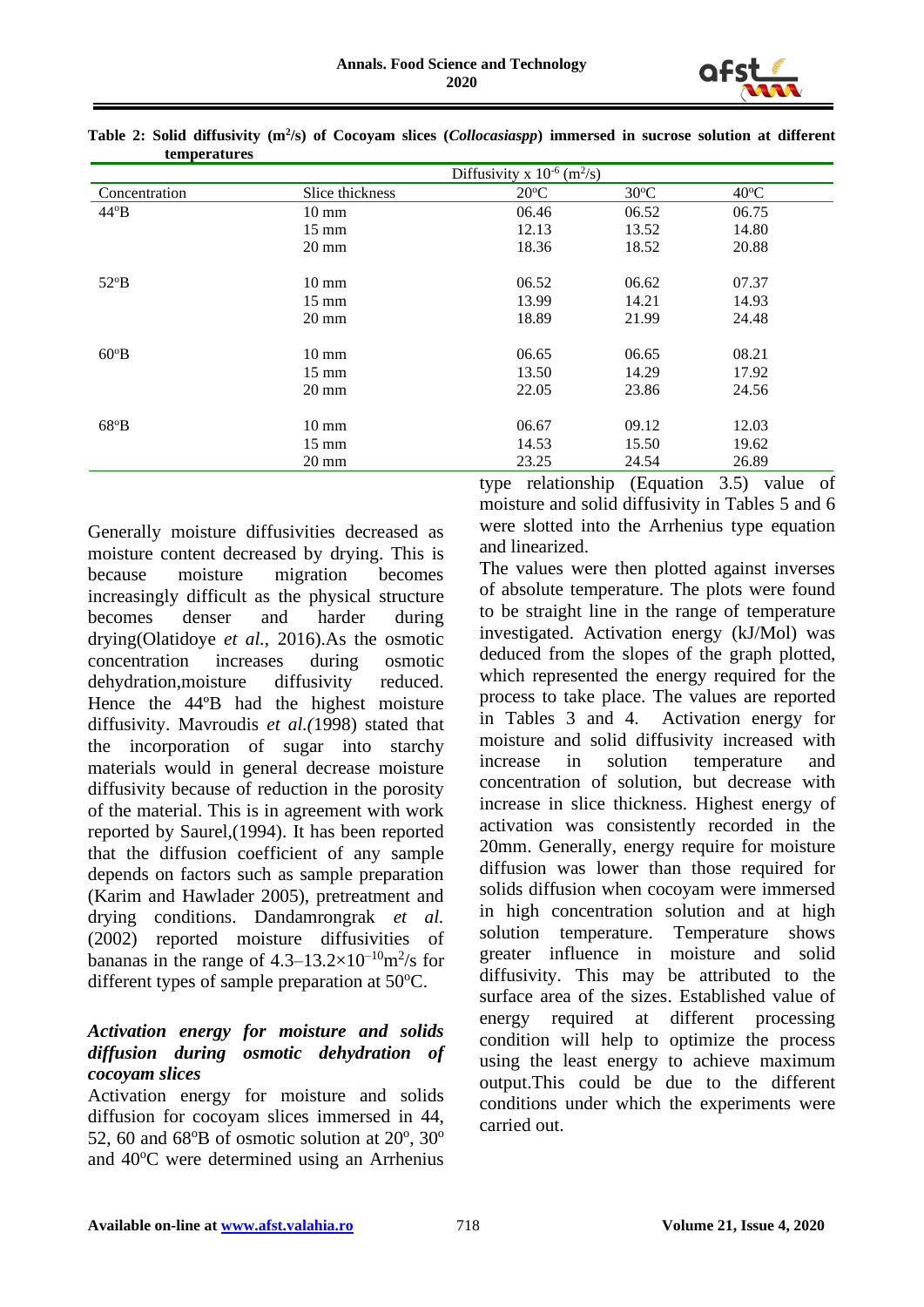

| Diffusivity x $10^{-6}$ (m <sup>2</sup> /s) |                 |                |                |                |
|---------------------------------------------|-----------------|----------------|----------------|----------------|
| Concentration                               | Slice thickness | $20^{\circ}$ C | $30^{\circ}$ C | $40^{\circ}$ C |
| $44^{\circ}B$                               | $10 \text{ mm}$ | 06.42          | 06.75          | 06.96          |
|                                             | $15 \text{ mm}$ | 14.42          | 14.92          | 14.99          |
|                                             | $20 \text{ mm}$ | 18.26          | 18.91          | 20.04          |
|                                             |                 |                |                |                |
| $52^{\circ}B$                               | $10 \text{ mm}$ | 06.49          | 07.24          | 07.39          |
|                                             | $15 \text{ mm}$ | 13.64          | 14.21          | 14.83          |
|                                             | $20 \text{ mm}$ | 18.89          | 21.84          | 24.22          |
|                                             |                 |                |                |                |
| $60^{\circ}B$                               | $10 \text{ mm}$ | 06.65          | 06.79          | 08.32          |
|                                             | $15 \text{ mm}$ | 13.72          | 14.54          | 17.65          |
|                                             | $20 \text{ mm}$ | 22.15          | 23.77          | 24.87          |
|                                             |                 |                |                |                |
| $68^{\circ}B$                               | $10 \text{ mm}$ | 06.69          | 09.32          | 12.23          |
|                                             | $15 \text{ mm}$ | 14.75          | 15.74          | 19.33          |
|                                             | $20 \text{ mm}$ | 23.45          | 24.63          | 24.68          |

**Table 3:Moisture diffusivity (m<sup>2</sup> /s) of cocoyam slices (***Xanthosomaspp***) immersed in sucrosesolution at different temperatures**

**Table 4:Solid diffusivity (m<sup>2</sup> /s) of cocoyam slices (***Xanthosomaspp***) immersed in sucrose solution at different temperatures**

| Diffusivity x $10^{-6}$ (m <sup>2</sup> /s) |                 |               |                |                |
|---------------------------------------------|-----------------|---------------|----------------|----------------|
| Concentration                               | Slice thickness | $20^{\circ}C$ | $30^{\circ}$ C | $40^{\circ}$ C |
| $44^{\circ}B$                               | $10 \text{ mm}$ | 06.32         | 06.67          | 06.93          |
|                                             | $15 \text{ mm}$ | 13.31         | 13.40          | 14.89          |
|                                             | $20 \text{ mm}$ | 18.24         | 18.55          | 20.48          |
| $52^{\circ}B$                               | $10 \text{ mm}$ | 06.44         | 07.02          | 07.44          |
|                                             | $15 \text{ mm}$ | 13.68         | 14.11          | 14.52          |
|                                             | $20 \text{ mm}$ | 19.77         | 21.80          | 24.51          |
| $60^{\circ}B$                               | $10 \text{ mm}$ | 06.48         | 08.32          | 08.44          |
|                                             | $15 \text{ mm}$ | 13.65         | 17.34          | 14.29          |
|                                             | $20 \text{ mm}$ | 20.89         | 23.33          | 24.52          |
| $68^{\circ}B$                               | $10 \text{ mm}$ | 06.72         | 09.17          | 13.20          |
|                                             | $15 \text{ mm}$ | 14.47         | 15.40          | 18.91          |
|                                             | $20 \text{ mm}$ | 23.20         | 24.72          | 26.55          |

#### **Table5:Energy required to effect moisture uptake during osmotic dehydration of cocoyam varieties.**

| $E_a(kJ/mol.)$ |                 |                |               |
|----------------|-----------------|----------------|---------------|
| Concentration  | Slice thickness | Collocasia spp | Xanthosomaspp |
| $44^{\circ}B$  | $10 \text{ mm}$ | 3.92           | 5.59          |
|                | $15 \text{ mm}$ | 3.19           | 4.15          |
|                | $20 \text{ mm}$ | 0.19           | 0.45          |
| $52^{\circ}B$  | $10 \text{ mm}$ | 5.86           | 6.17          |
|                | $15 \text{ mm}$ | 3.94           | 4.80          |
|                | $20 \text{ mm}$ | 3.83           | 3.50          |
| $60^{\circ}B$  | $10 \text{ mm}$ | 7.67           | 6.19          |
|                | $15 \text{ mm}$ | 3.20           | 5.44          |
|                | $20 \text{ mm}$ | 3.18           | 3.92          |
| $68^{\circ}B$  | $10 \text{ mm}$ | 8.62           | 8.29          |
|                | $15 \text{ mm}$ | 5.53           | 7.23          |
|                | $20 \text{ mm}$ | 4.72           | 3.55          |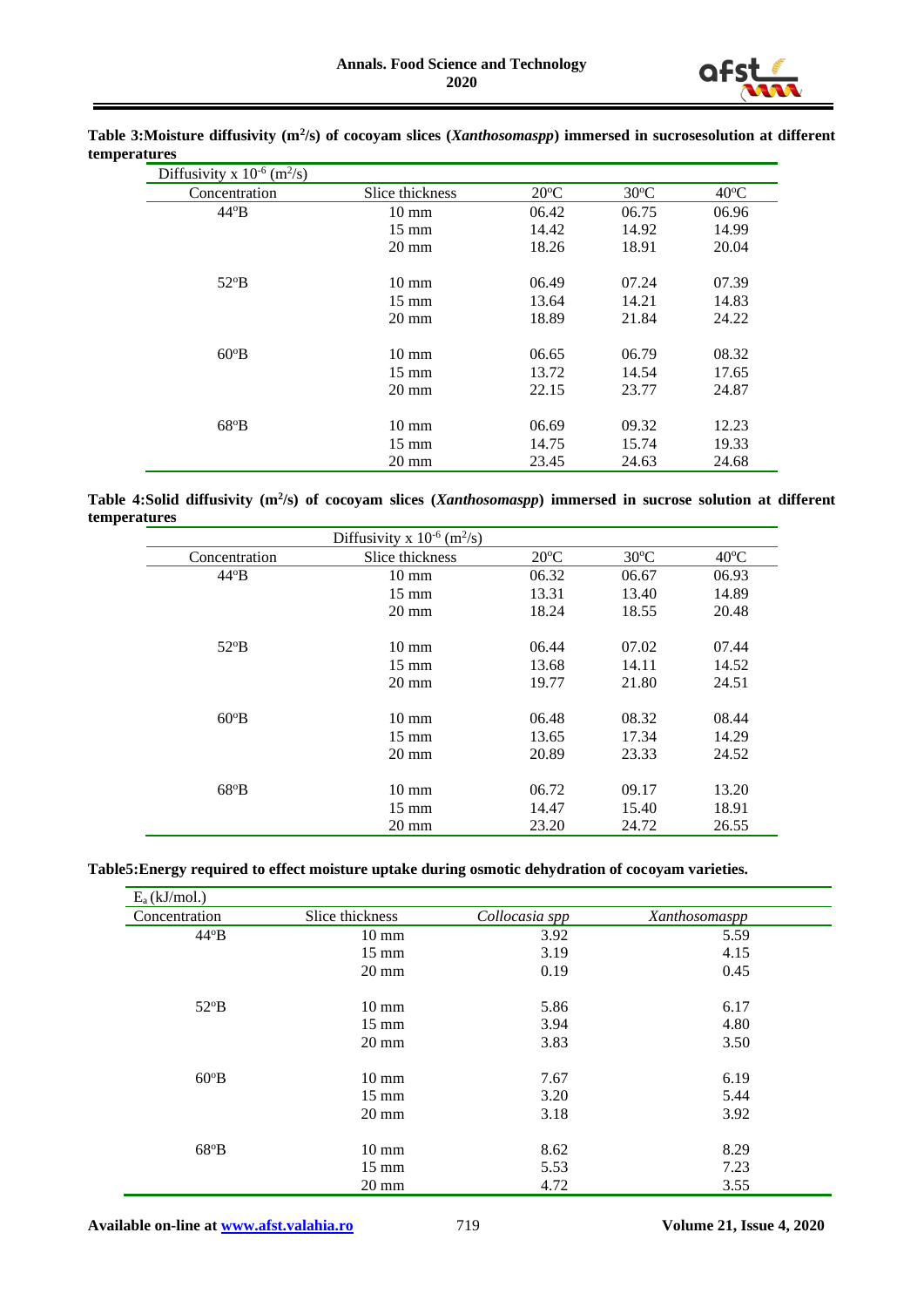

| $E_a(kJ/mol.)$ |                 |                |               |
|----------------|-----------------|----------------|---------------|
| Concentration  | Slice thickness | Collocasia spp | Xanthosomaspp |
| $44^{\circ}B$  | $10 \text{ mm}$ | 2.51           | 6.52          |
|                | $15 \text{ mm}$ | 2.43           | 6.47          |
|                | $20 \text{ mm}$ | 1.85           | 4.32          |
| $52^{\circ}B$  | $10 \text{ mm}$ | 2.79           | 6.71          |
|                | $15 \text{ mm}$ | 2.66           | 5.51          |
|                | $20 \text{ mm}$ | 2.56           | 4.43          |
| $60^{\circ}B$  | $10 \text{ mm}$ | 3.58           | 6.79          |
|                | $15 \text{ mm}$ | 3.28           | 5.99          |
|                | $20 \text{ mm}$ | 2.59           | 5.82          |
| $68^{\circ}B$  | $10 \text{ mm}$ | 3.67           | 7.57          |
|                | $15 \text{ mm}$ | 3.79           | 6.76          |
|                | $20 \text{ mm}$ | 3.77           | 5.99          |

**Table 6:Energy required to effect solid uptake during osmotic dehydration of cocoyam varieties**

#### **4. CONCLUSIONS**

Immersion of cocoyam in sucrose solution with subsequent drying at a various temperatures produces a suitable and acceptable intermediate moisture product. Infusion of solute and water loss by cocoyam slices were enhanced by the osmotic conditions and the subsequent drying lowered the moisture content and the water activity of the product which invariably increase the shelf life of the product, it enables the product to be transported easily and even stored for a longer period and also gave raw cocoyam a future market potential. Moisture and solid diffusivities increased with increase in solution temperature and solution concentration. However, moisture and solid diffusivity increased with increased slice thickness in sucrose solution. Hence, it is better to carry out osmotic dehydration at thinner slices, higher sucrose concentration and higher temperature in order to save cost, time and energy.Osmotic dehydration might be proposed as an effective pretreatment in combined preservation techniques. It may also act as a treatment for producing fresh like, minimally processed food or manufacturing food pieces as additional components in many products.

#### **5. REFERENCES**

[1] Alvarez, C. A. Aguerre, R. Gomez, R. Vidales. S Alzamora, S. M. and Gerschenson, L. N.(1995). Air

dehydration of strawberries: effect of blanching and osmotic pretreatments on the kinetic of moisture transport. Journal of Food Engineering, 25, 167 – 178.

- [2] Azoubel, P. M. and Murr, F.E.X. (2004). Mass transfer kinetics of osmotic dehydration of cherry tomato. Journal of Food Engineering 61, 291–295
- [3] Arsdel Van, W.B., Lopley, M.L. and A.I. Morgan, (1973). Food dehydration 2nd edition, Vol. 1, Avi west port conn.
- [4] Beristian, C.I. Azuara, E., Cortes R. and Goncia, H.S., (1990). Mass transfer during osmotic Dehydration of pineapple ring, International Journal of Foods Science and Technology 25: 576 – 582.
- [5] Bolin,H.R. Huxsoll, C.C. Jackson, R., Ng, K.C. (1983). Effect of osmotic agents and concentration on fruit quality, J. Food Sci. (48) pp 202 – 205.
- [6] Bolin, H.R. and Huxsoll, C.C. (1993).Partial drying of cut pears to improve freeze/thaw texture.Journal of Food Science, 58. 357 – 360
- [7] Castelló, M. L., Fito, P.J. and Chiralt, A. (2010). Changes in respiration rate and physical properties of strawberries due to osmotic dehydration and storage, Journal of Food Engineering 97: 64–71
- [8] Chavan, U.D. (2012).Osmotic Dehydration Process for Preservation of Fruits and Vegetables Journal of Food Research ,Vol. 1, No. 2;
- [9] Conway, J., Castaigne, F. P. and Vova, X. (1983). Mess transfer consideration in the osmotic dehydration of apples, can. Inst. Food Sci. Tech. 16: 25-29.
- [10] Charles Tortoe (2010). A review of Osmodehydration for Food Industry, African Journal of Food Science Vol. 4(6), pp. 303-324.
- [11] Chiralt, A and Talens, P (2005). Physical and chemical changes induced by osmotic dehydration in plant tissue. Journal of Food Engineering, 67, 167-177.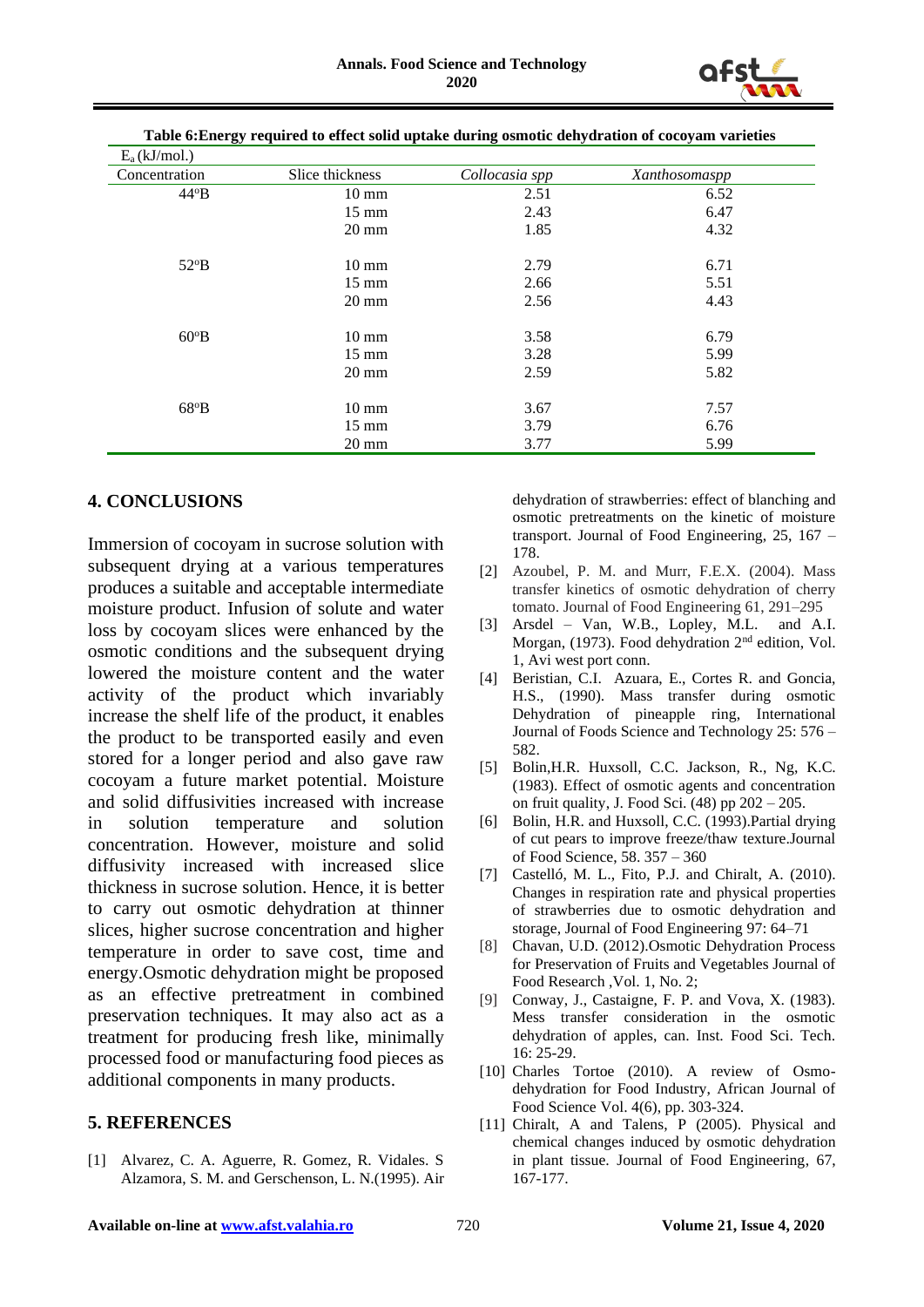

- [12] Contreras, J.E and Smyre, T.C. (1981).an evaluation of osmotic concentration of apple ring using corn syrup solid Solution. Can. Inst. Food Sci. Tech. 14:310.
- [13] Demirel, D. and Turhan, M. (2003). Air-drying behavior of Dwarf Cavendish and Gros Michel banana slices. J. Food Eng.59, 1–11.
- [14] Dandamrongrak, R., Young, G. and Mason, R. (2002). Evaluation of various pre-treatments for the dehydration of banana and selection of suitable drying models. J. Food Eng.55, 139–146.
- [15] Falade, K.O., Igbeka, J.C. and Ayanwuyi, F.A. (2007). Kinetics of mass transfer and colour changes during osmotic dehydration of watermelon. Journal of Food Engineering 80, 979–985
- [16] Falade, K.O. and Aworh, O.C. (2005). Sensory attributes of osmotically pretreated and oven-dried African star apple (Chrysophyllum albidum) and African mango (Irvingia

gabonensis). J. Food Agric. Environ. 3, 90–95.

- [17] Falade, K.O., Igbeka, J.C. and Ayanwuyi, F.A. (2007).Kinetics of mass transfer, and colour changes during osmotic dehydration of watermelon. J. Food Eng. 80, 979–985.
- [18] Falade, K.O. and Oyedele, O.O. (2010). Effect of osmotic pretreatment on air drying characteristics and colour of pepper (Capsicum spp) cultivars. J. Food Sci. Technol. 47(5),488–495.
- [19] Falade, K.O. and Shogaolu, O.T. (2010). Effect of pretreatments on air-drying pattern, and colour of dried pumpkin (Cucurbita maxima) slices. J. Food Process Eng. 33,1129–1147
- [20] Falade, K.O and Ogunwolu, S.O (2012). Modeling of drying patterns of fresh and osmotically pre-treated cooking banana and plantain slices Journal of Food Processing and Preservation ISSN 1745-4549
- doi:10.1111/j.1745-4549.2012.00785.x [21] Fito, P. Chiralt A. Barat. J, Salvatovi. D, Andres. D
- A. Martinez-Manzo and Martinez. N (2001). Vaccum impregenation for development of new dehydrated products. Journal of Food Engineering 49(2001) 297-302.
- [22] Fermin, W.J. and Corzo, O. (2005). Optimization of vacuum pulse osmotic dehydration of cantaloupe using response surface methodology. Journal of Food Processing and Preservation 29 (1), 20–32.
- [23] Haj Najafi, A., Yusof, Y. A., Rahman, R. A., Ganjloo, A. and Ling, C. N. (2014). Effect of osmotic dehydration process using sucrose solution at mild temperature on mass transfer and quality attributes of red pitaya (*Hylocereus polyrhizusis*)International Food Research Journal 21(2):pp. 625-630
- [24] Hartal D (1967). Osmotic dehydration with sodium chloride and other agents. Ph.D. Thesis, University of Illinois, Urbana, Illinois, USA.
- [25] Hope, G.W and Vitele, D.G (1972): Osmotic dehydration, a cheap and simple method of preserving mangoes, banana and plantain. (IDRC) – 004E) International Development centre, Ottwa, Canada.
- [26] Qi, H., LeMaguer, M., and Sharma, S.K. (1998). Design and selection of processing conditions of a pilot scale contactor for continuous osmotic dehydration of carrots. Journal of Food Process Engineering, 21, 75-88
- [27] Ispir, A. and Togrul, I. T. (2009). Osmotic dehydration of apricot: Kinetics and the effect of process parameters. Chemical Engineering process parameters. Chemical Engineering Research and Design 87, 166-180.
- [28] Ito, A.P., Tonon, R.V., Park, K.J. and Hubinger, M.D. (2007). Influence of process conditions on the mass transfer kinetics of pulsed vacuum osmotically dehydrated mango slices. Drying Technology 25 (11), 1769–1777.
- [29] Jeferson, L.GC, Pereira, L.M, Glaucia, S.V, Hubinger, M.D. (2010). Mass transfer kinetics of pulsed vacuum osmotic dehydration of guavas. J of food Eng 96(4): 7.
- [30] Jalaee, F., Fazeil, A., Fatemain, H. and Tavakolipour, H. (2010). Mass transfer coefficient and the characteristics of coated apples in osmotic dehydrating. Food and Bioproducts Processing (in press)
- [31] Karathanos VT, Kostarropoulos AE, Saravacos G D (1995). Air drying kinetics of osmotically dehydrated fruits. *Drying Technol.* 13: 1503-1512
- [32] Kross. R. K, Mata, M.E.R, Duarte. M.E, M and Junior. V.S (2004). Mass transfer kinetics during osmotic pretreatment of tomatoes: Effect of Epidermis. Drying Vol. C pp 2141-2148.
- [33] Lazaride, H. N., Katsanidis, .E and Nicholaides. A. (1995). Mass transfer kinetics during osmotic preconcentration aiming at minimal solid uptake. J. Food. Eng. 25: pp. 151 – 166
- [34] Lenart A. and Leicki (1990): Osmotic dehydration of apple at high temp, edited by A.S. Mujumdar pp. 7-14 New York Hemisphere publishing cooperation.
- [35] Lenart, A. (1996). Osmo–convective drying of fruits and vegetables: Technology and application. Drying Technology, 14. 391 – 413.
- [36] Lerici, C. R., Pinnavavia, G., Dalla-Rosa, M and Bartolucci, L. (1985).Osmotic dehydration of fruit; influence of osmotic agents on drying behaviour and product quality. Jour. of Food Sc., Vol.50, 1217 – 1218.
- [37] Nieto, A., Castro, M.A. and Alzamora, S.M. (2001). Kinetics of moisture transfer during air drying of blanched and osmotically dehydrated mango. J. Food Eng. 50, 175–185.
- [38] Mavroudis, H.E., Lee, K.M. and Sjoholan, I. (1998).Significance of some raw material characteristics on the osmotic treatment kinetics of apple tissue. In: Skjoldebrand, C. and Trystram, G.